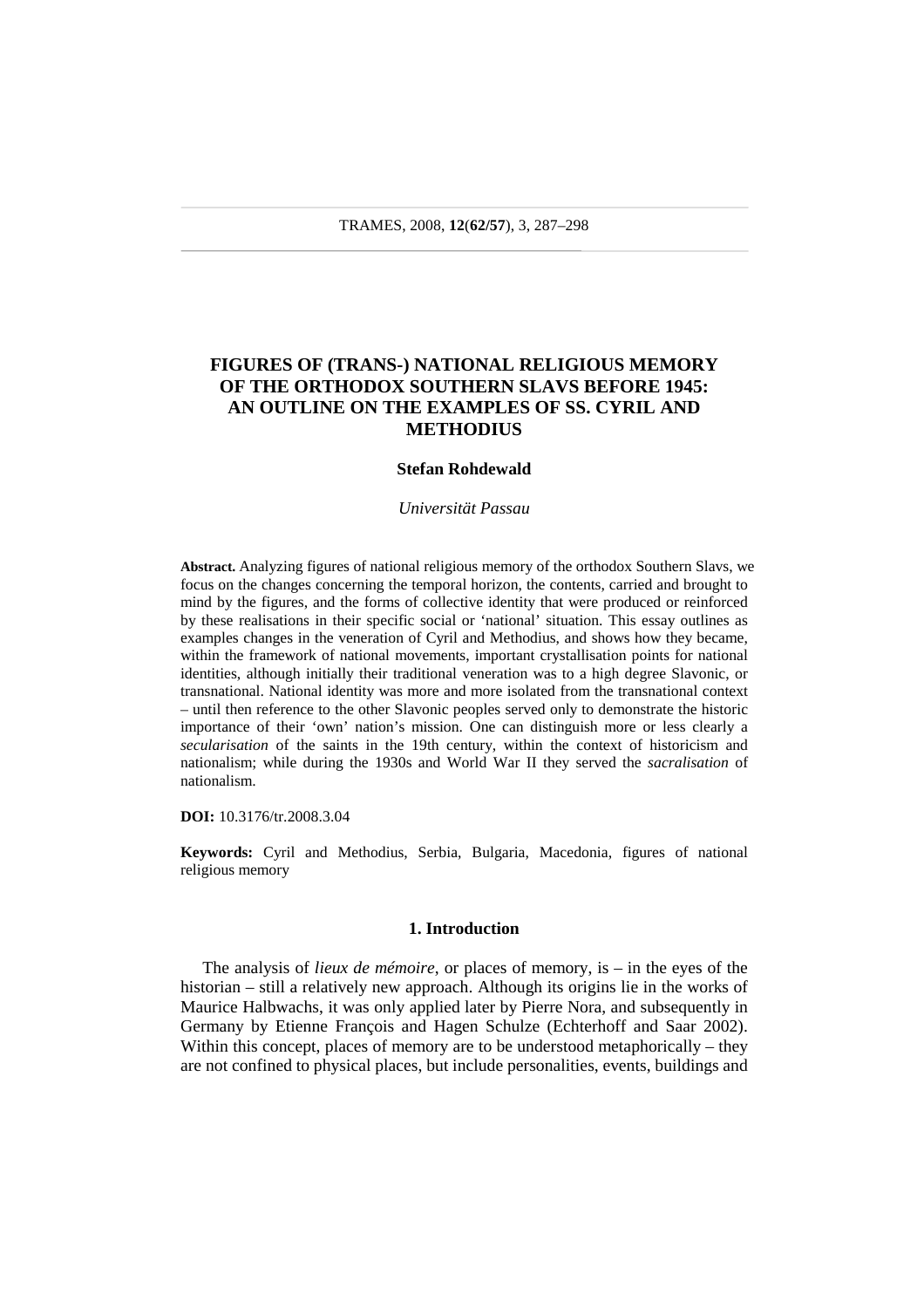memorials, institutions and terms. Such places of memory exist in the production and reproduction of social groups sharing the remembrance. They are "long living points of crystallisation of collective memory and identity. They are embedded in societal, cultural and political practices, and they change inasmuch as the ways of their perception, reception, use and transmission change" (François and Schulze 2001:18). Jan Assmann (1997) writes about 'figures of memory', and defines them as "culturally formed, societally binding '*images* of memory'" – a term used already by Halbwachs. Assmann prefers the term 'figure', because it means not only iconographic shaping, but narrative, too – alluding to figures of speech. 'Figures of memory' have, with Jan Assmann, a 'specific relationship to time and space' as well as to a social group. According to him, 'cultural memory concentrates on fixed points in the past'. The past 'levitates and fixates' into 'symbolic figures'. In the process of remembrance, history is said to become 'a reality as a normative and producing power' (Assmann 1997:52). Yet Assmann's sharp separation between dynamic 'communicative memory' (which refers to the recent past and communication with living witnesses) and the long term, less flexible 'cultural memory' must be questioned. While Halbwachs stressed the dynamics of reproduction, Assmann's conception of a primarily religious 'cultural memory' is more static. Yet change in 'mythical history' (Smith 1999) in repeated narration is not to be underestimated, but rather has to be of primary interest (Flacke 1998). Seeing figures of memory as possibly 'invented traditions' (Hobsbawm and Ranger 1983) to foster national 'imagined communities' (Anderson 1991), one has to be very sceptical about any claims of continuity and homogeneity.

*Lieux de mémoire* are most often analysed in a national context, and seldom, until lately, in a transnational setting. For the new cultural history of nationalism, the construction, popularisation and cultural medialisation of national selfperception is pivotal.<sup>1</sup> Yet so-called national saints, or Christian religious figures of memory, have so far mostly been analysed for the late medieval ages and early modern period, while only a few works focus on their role in the 19th and 20th centuries. When Nationalism is analysed as 'secular religion', the term 'religion' is used in an analytical and abstract way. Yet it is my intention to look for expressively Christian elements in nationalism (Steigmann-Gall 2004:390–93).<sup>2</sup>

Working with these concepts, the perception of the individuals themselves (and thus their words and sentences) remains of determining significance. I concentrate on national religious figures of memory in nominally orthodox societies to investigate whether the latter developed a special relationship between Christian religion and nationalism. Religious history and cultural history are thus central aspects of political history. In a further step, which does not lie within the scope of this study, the results have to be compared to the evolving research on national

 $\overline{a}$ 

<sup>1</sup> On Macedonia, Bulgaria and Serbia, separately: Weber 2006, Anzulovic 1999, Brown 2003.

<sup>2</sup> On religion and nationalism in Eastern Europe: Maner and Schulze-Wessel 2002. Also: Smith 2003.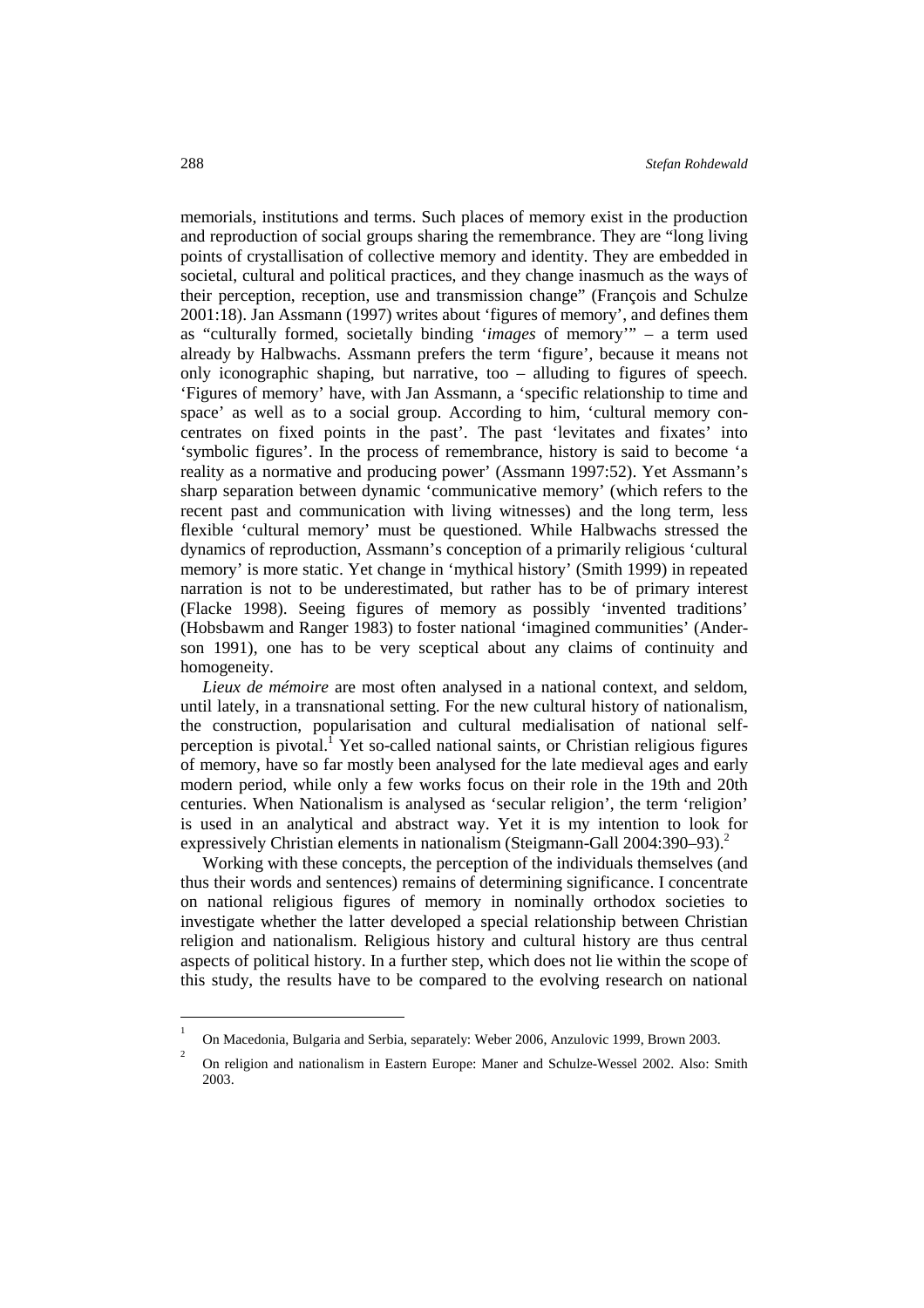saints in western European modern societies. Only then is the project able to adapt, confirm or refute the often-asserted thesis of an especially close relationship between church and nation in Eastern Europe – particularly between nationalism and the Orthodox church.

For my project, 'Figures of National Religious Memory of the Orthodox Southern Slavs until 1945', only those phenomena which were important in the political discourse of the Slavic dominated pre-modern societies, or those which became relevant during the national movements in and after the 19th century, are discussed. Religious figures of memory of smaller regional groups are only analysed if they played a trans-regional role at some point in time. The project focuses namely on Saint Sava (Aleksov 2003), the Kosovo-myth (Emmert 1990, Vucinich and Emmert 1991, Nitsche 2003), the brothers Cyril and Methodius, Kliment Ohridski, Ivan Rilski and several monasteries.

Thus, the manner and phases of change from medieval religious 'memoria' (Oexle 1995) to nationally reinterpreted references to historical epochs and key figures have to be analysed. We must focus on the changes concerning the temporal horizon, the contents, carried and brought to mind by the figures, and the forms of collective identity that were produced or reinforced by these realisations in their specific social or 'national' situation. As in all national contexts, figures of memory, or the ideologies they represent, were used in specific situations to [re- ]negotiate their value and importance in relationship to other ideologies, especially in the context of societal crises, such as wars.

By concentrating on religious figures of memory and the change in the practices of worshipping them we can ask, whether the formation of important elements of national identity of the orthodox Southern Slavs can be put into a broader context that transgresses boundaries of local national remembrance: Can the specific figures of memory be understood as being connected to, or part of, a transnational or South Eastern European repertoire of religious remembrance of the orthodox Southern Slavs? After all, the comparative exploration of the instrumentalisation and mediation of these figures of memories and their interaction should constitute a way to establish the correlation between the development of Serbian, Bulgarian and Macedonian national identities, which evolved in a very close context of regional competition.

Moreover, Figures of National Religious Memory of the Orthodox Southern Slavs, as part of Serbian, Bulgarian and Macedonian history, offer an excellent opportunity for a case study of 'entangled history', or *histoire croisée*: concentrating on interdependency, linkage and interconnectedness, a 'pluralisation of perspectives' and a new reflection of national perspectives are central to these concepts. 'Transnational' cultural processes are analysed as having a 'logic of their own', challenging national contexts (Werner & Zimmermann 2002:635). 'Global history' is often conceived as the history of distant relationships – yet these relationships should be analysed between smaller entities and regions as well. These questions need not be confined to the 19th and 20th centuries.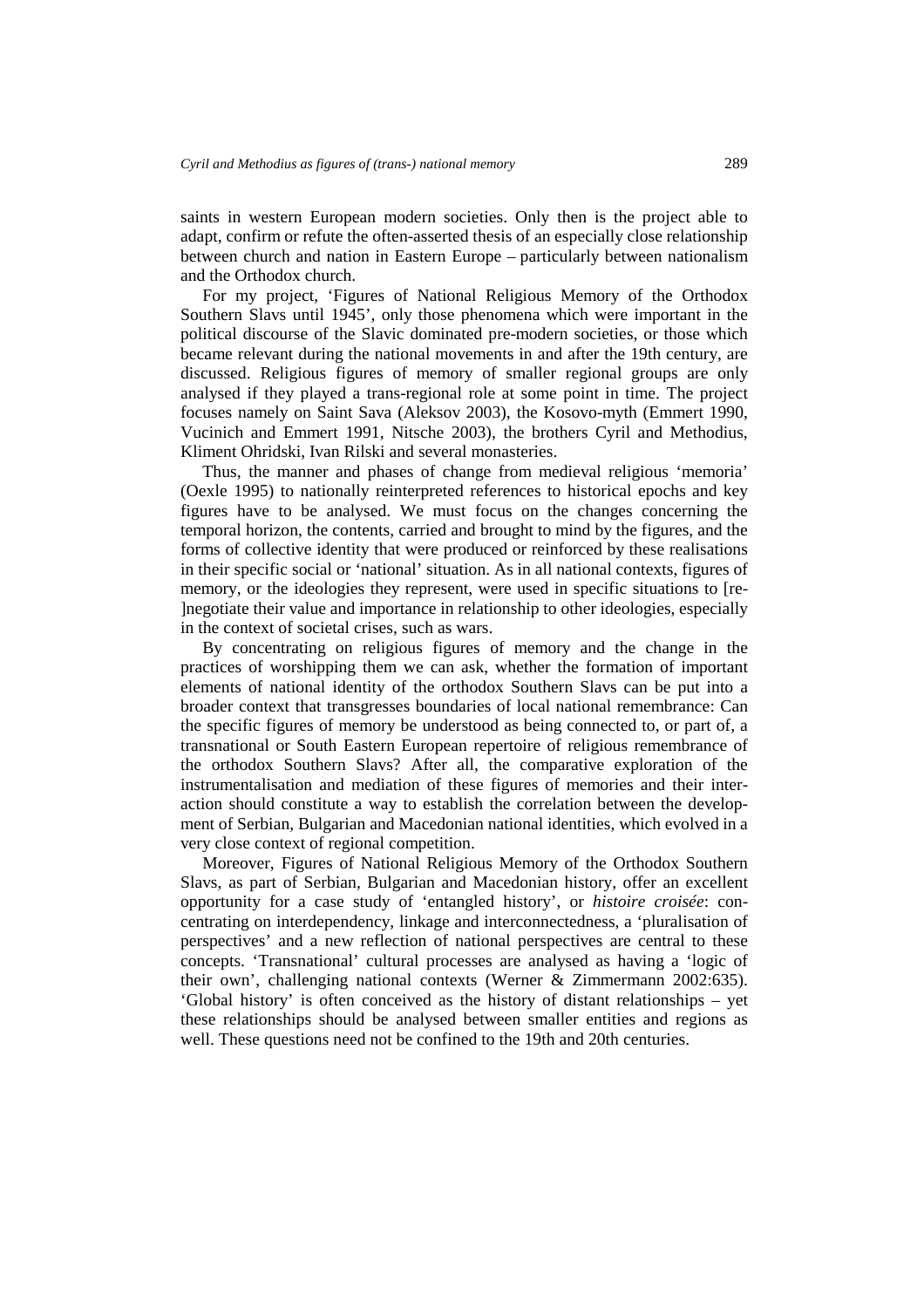'Local' cults of saints and the patterns of identity of dynasties and ruling groups, connected with them in medieval times, reached only a very limited number of people (Eastmond, 2003). On the other hand, some saints were worshipped not only by one ethnic group or within one dynastic realm. In modern times, even the so-called national saints of national movements had spheres of influence, which neglected the boundaries of the projected nations. Namely, Cyril and Methodius were worshipped not only by Bulgarians, but by Serbians and then by Macedonians, too. To some degree, the same is true for Kliment Ohridski and the Bulgarian Ivan Rilski. The Serbian saint Sava, on the other hand, remained more exclusively in a national context. Especially in the territorial rivalry between Bulgaria and Serbia over Macedonia, one may observe a competition over the national identity of local groups, in which religious figures of memory played a decisive role.

This paper will concentrate on the examples of the remembrance of Cyril and Methodius in the 19th and 20th centuries. Out of the vast volume of publications by clerics, professional historians, teachers and journalists I will pick some examples that can be helpful in distinguishing phases of culture of remembrance. It has to be kept in mind that remembering Cyril and Methodius is a principal European practice – the brothers have been declared co-patrons of Europe by Pope John Paul II.

### **2. Beginnings in the Middle Ages**

The medieval beginnings must be briefly summarised. Cyril (ca. 826/827–869) and Methodius (ca. 815–885) grew up in a bilingual situation in Salonica and became the most important missionaries of the Slavs for the Orthodox Church. While their missionary actions concentrated on Great Moravia, their followers began later to operate in the Bulgarian realm. Both were venerated in religious texts as 'Apostles of the Slavs' or 'first Educators and Teachers of the Slavonic people'. In several early texts, no ethnic groups within the Slavs are distinguished; there is writing, for example, about the 'manifold tribes of the Slavonic people.' Their most important function was that of traditional Christian Saints: they were imagined as living personalities who could be asked to pray for the support and forgiveness of God. Although there was a 'Bulgarisation' of their veneration during the second medieval Bulgarian Empire (Češmedžiev 2001:79–110, Polyviannyj 1999, Kämpfer 1994, Lis 2004), a fundamental change in their remembrance only occurred much later.

## **3. Revitalisation, secularisation and nationalisation in the 'long' 19th century**

Beginning with works such as the 'Slavenobulgarian History' by the Monk Paisij, and later, influenced by the Czech, Russian and panslavic romantic revitalisation of the 'Slavonic Apostles', the brothers became, in the middle of the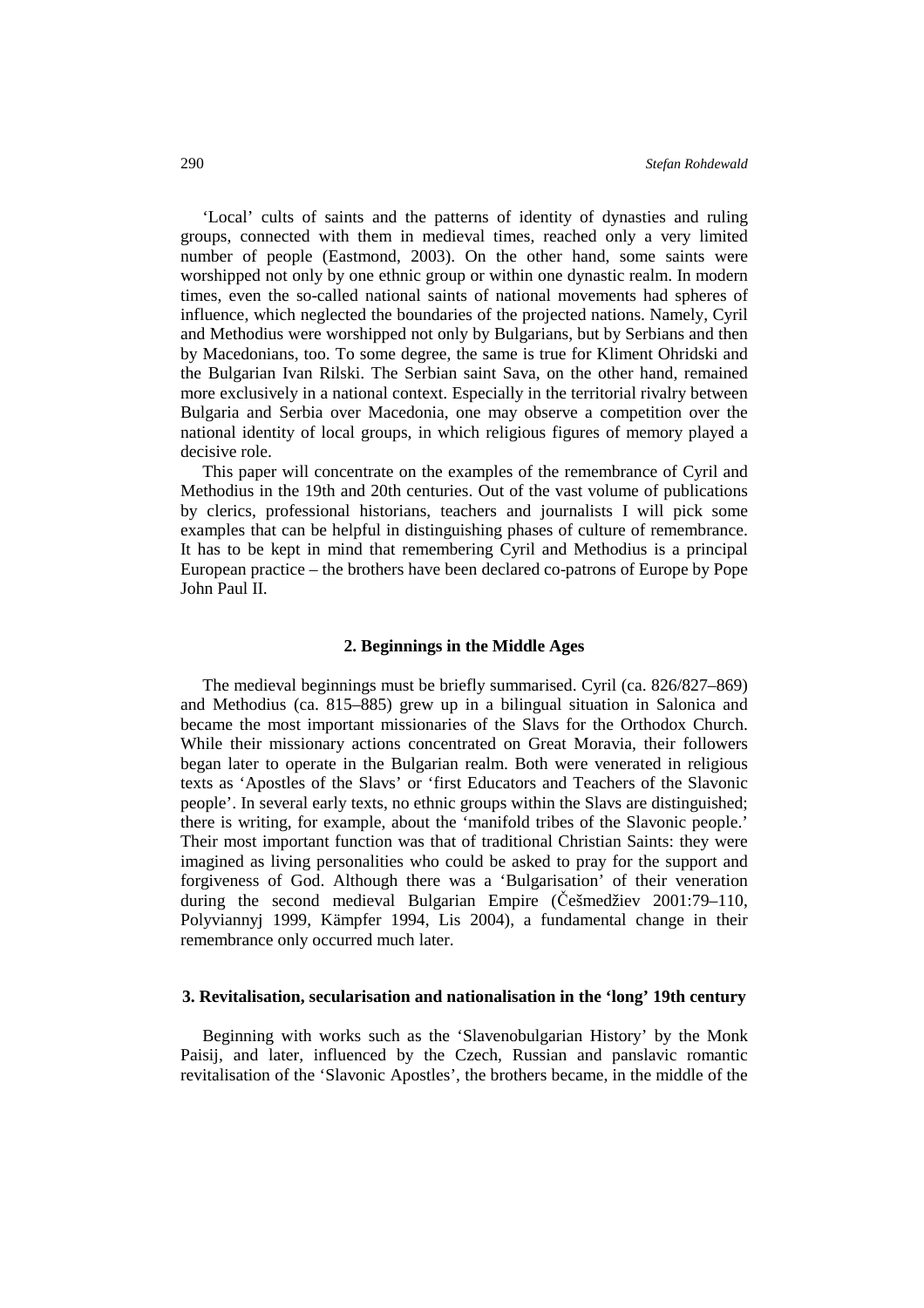19th century, a medium for the imagination of a homogenous Bulgarian nation. At this time, the brothers became patrons of more and more Bulgarian schools. In the framework of the first celebrations in honour of the brothers, and their description in the new medium of newspapers, the contents and the function of the discourse about them changed from having a traditional religious character to displaying a national character. In 1969, Bonju Angelov showed how their veneration stopped having a purely ecclesiastical meaning, and acquired another: writing and interpreting from a socialist perspective, he underscored the significance of the feasts for the Enlightenment, the national 'Rebirth', and the 'national liberation' of Bulgaria (Angelov 1969:127). Celebrations for School patrons in other national discourses provided the cultural templates to organise the feasts – namely, the example of the Serbs was important: they had been institutionalizing Saint Sava as Patron of the Serbian Schools during the first half of the 19th century. The celebrations of Cyril and Methodius soon became an important means for imagining a Bulgarian nation, living in apparently ethnically homogenous Bulgarian cities – even if these cities were basically, without exception, multiethnic. For teachers, and then for clerics, too, Cyril and Methodius became the means by which the perception of Bulgarians as a distinct historical ethnic group was promoted. Their contribution to the imagined medieval national history was interpreted in a religious as well as in a cultural historical way and became the rhetorical foundation and legitimisation of the contemporary, modern 'Rebirth'. The narrative soon became the historical example and image of the 'national Renaissance', which was eagerly promoted. In this new interpretation of the Brothers, there was now doubt about their Bulgarian origin. In 1885, only some years after the establishment of a sovereign Bulgarian Princedom, Methodius's death one thousand years ago was celebrated with particular enthusiasm. After the Bulgarian Metropolitan, Prince Aleksandăr himself honoured them with a speech in parliament. Here he imagined the brothers as 'our gleaming double star', for which one had to thank the 'Genius of the Bulgarian people'. Talk of a 'holy testament' of the brothers gave the temporal horizons of the discourse about them a not merely current, but also future meaning (Xiljadogodišnij jubilej 1885:29). To enforce the new state, it had to get as much historical legitimisation as possible. In the words of Vasil Drumev, Prime Minister of Bulgaria in 1879–80 and Metropolitan of Tărnovo after 1884, Cyril and Methodius had been, alluding to Herder, inventors of the reformation, because they used the vernacular language as liturgical language. Contradicting contemporary Western European assumptions about the backwardness of the Balkans in the 19th century, Cyril and Methodius were described as innovative historical forerunners of the reformation in England and Germany, which were seemingly leading global progress. Thus, as the Prime Minister and leading churchman claimed, Cyril and Methodius could secure the Bulgarians 'as an historical people' an 'honoured place in human history' (Drumev 1885:5). Although representatives of the still small Bulgarian intellectual elite venerated the brothers in 1885 as Slavonic Apostles in a transnational way, their connection to a Bulgarian national meaning was already dominant. It must be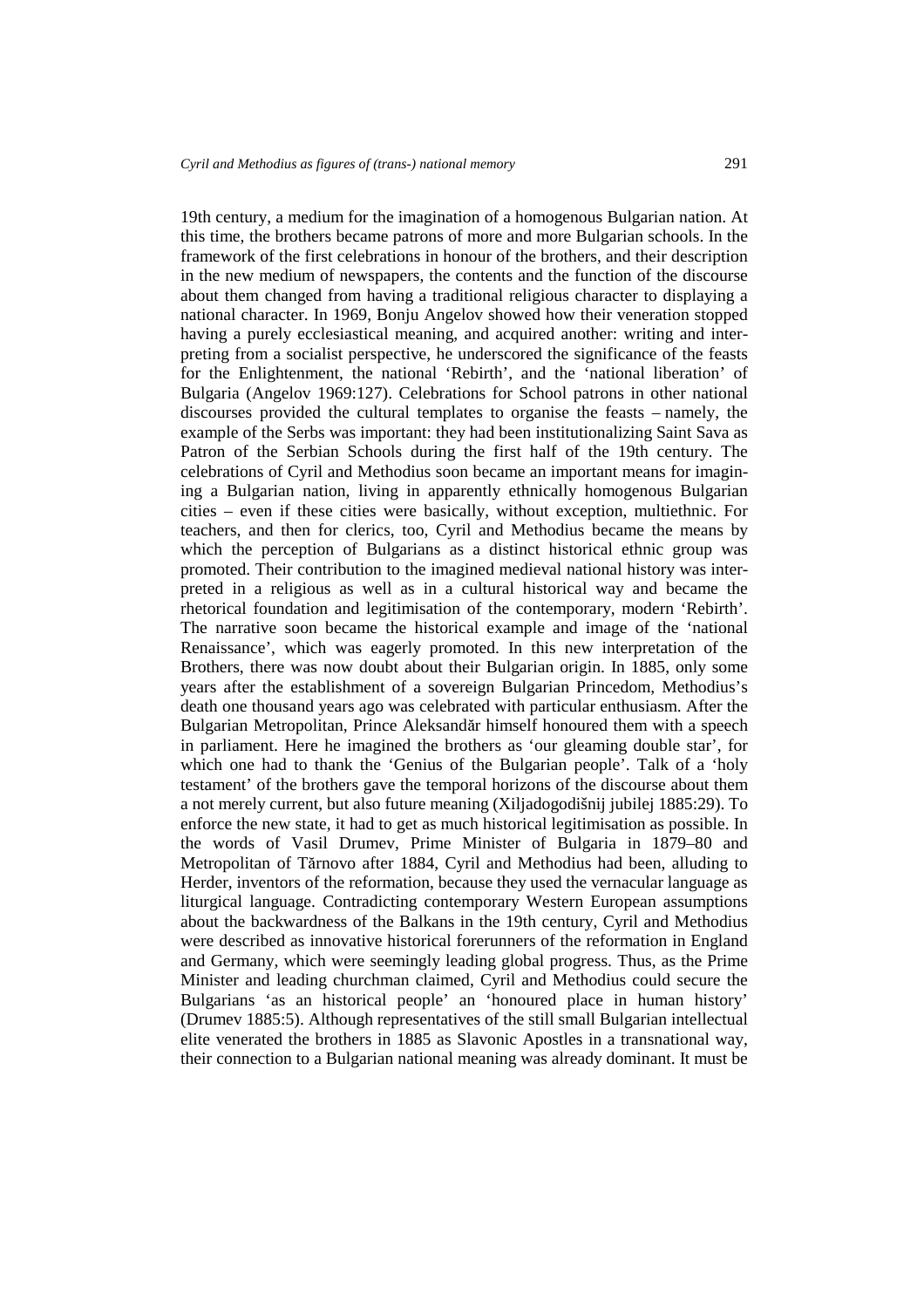underscored that this jubilee, as well as the annual feast of the 'national School Day' on their Saints' day, were seen explicitly in an international setting: the reference to practices of the promotion of the national identities of Serbs, Greeks and Russians gave legitimacy and was decisive for the direction in which Bulgarian social practices of identity were developed.

Within the Serbian context (Durković-Jakšić 1986), the remembrance of the brothers was changed by the concept of modern nationalism, too. Concentrating in this chapter on orthodox discourses, it can be only hinted to the broader context, namely catholic Slovenian and Croat discourses, i.e. the veneration of Cyril and Methodius by the Bishops Anton M. Slomšek and Josip Juraj Strossmayer (Grivec 1927:144–146; Stroßmayer 1881). When, in 1863, the 'Association of Serbian Philology' commemorated the death of Cyril a thousand years earlier, its president, Dimitrie Matić, was talking explicitly about the goal of the creation of an ethnically 'pure' Slavonic people: with God's help, there should be a 'whole Slavonic people with purely Slavonic faces and of purely Slavonic character' (Hiljadugodišnja 1863:4). This conception of an overall Slavonic identity was connected by Cyril and Methodius to a sacral context. This transnational, overall Slavonic dimension remained, in the commemoration of the brothers by representatives of the Serbian elite, more important than a Serbian interpretation. But in Serbia as well as in Bulgaria, the more and more secularised commemoration of the brothers was used by the leaders of the national movements to give the new state a national history, conceived within modern historicism, and an honoured place in European and universal history.

In the context of the Macedonian region (Polenakovik 1963, Balabanov 1988, Trajanovski 1995), in the initial stage of the change in the 19th century, the emergence of an overall Slavonic discourse of remembrance of the brothers can be observed as well. A letter to the editor of the Bulgarian newspaper *Independence* published in Bucharest, reported the celebrations in honour of the brothers in May 1873 in Salonica. The author wished within this framework that the city should become the 'centre of the Slavonic people', in distinction from the Greeks (Bukurešt 1873:273). Within the reference to Cyril and Methodius, it was not even possible to consider that the city actually had a Jewish majority. Yet soon, this transnational Slavonic horizon became less important in this case than a Bulgarian national interpretation of the brothers. Salonica, as the so-called 'cradle of the two Saints', was claimed to have enormous significance not only for the Bulgarian nation, but also for the whole world. The emerging social and rhetorical practices connected to the feast of the Saints were very important frames for the promotion and social broadening of a Bulgarian consciousness.

These commemorations of the brothers in Ottoman Vardar-Macedonia were observed with concern by Serbian intellectuals, and motivated them to analogous steps. The Bulgarian propagation of Cyril and Methodius in this region was criticised by Serbian intellectuals. Milojko Veselinović, as teacher and then as Vice-Consul, was one of the most active members, and, in 1886, one of the founders of the Saint Sava Association, which had the goal of furthering Serbian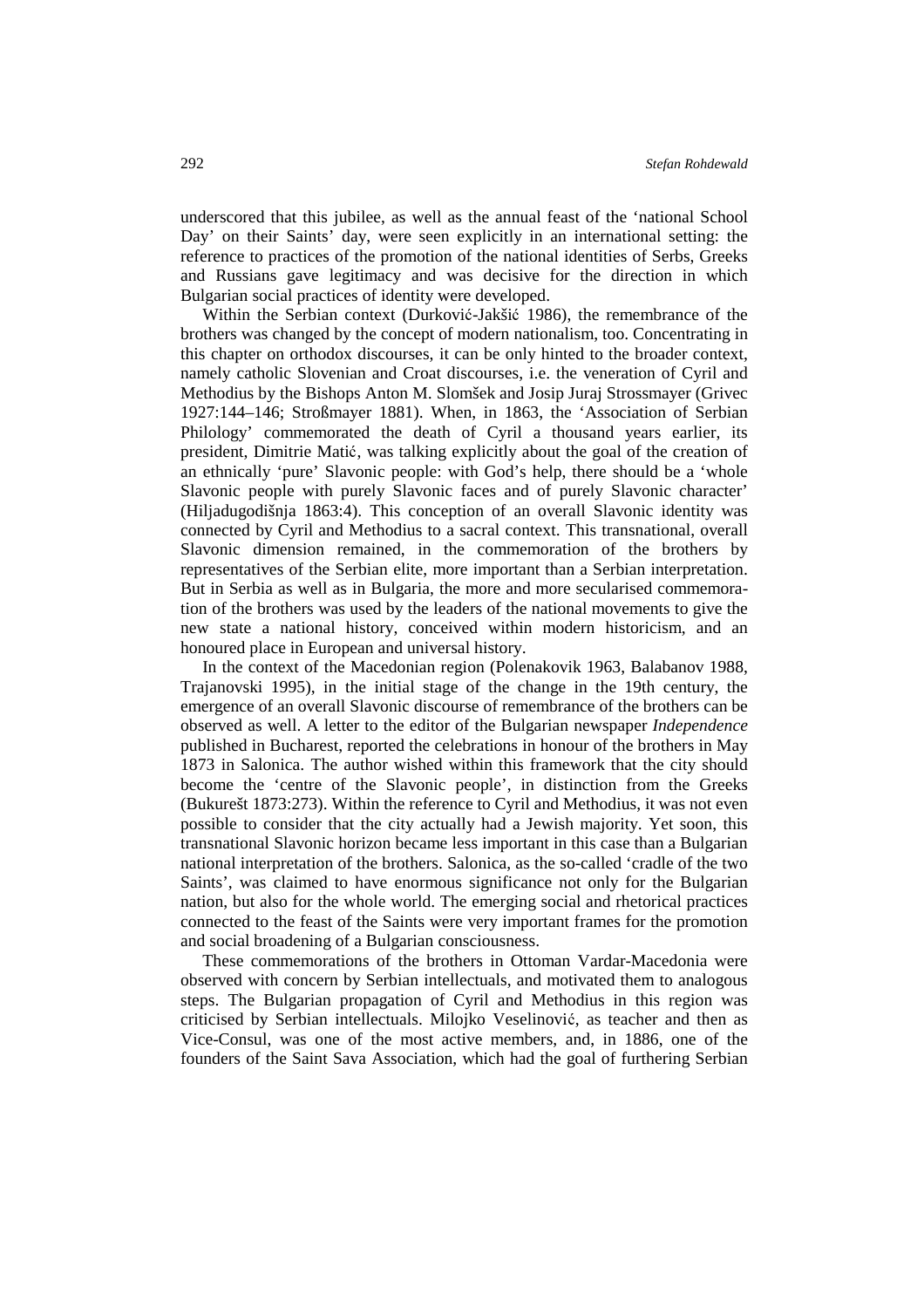national identity. He could not help but write in 1908 in the first footnote of his work about the veneration of Saint Sava as Patron of Serbian Schools, that in the 'classic regions' of 'Old Serbia' (Kosovo) and Macedonia:

*the Bulgarians commemorate today … in their schools the all-slavonic apostles Cyril and Methodius every 11th March. With this feast, the Bulgarians are in the grip of a certain political mania. Neither the Slavonic apostles Cyril and Methodius baptised the Bulgarians, nor have they translated the Holy Scripture from Greek into 'Old–Bulgarian, but Greek Priests baptised them, having been sent from Carigrad. Learned Slavicists have long fought against this false hypothesis about Bulgarian history* (Veselinović 1908:22)*.* 

The promotion of Saint Sava as Patron of Schools was one of the aims of the Saint Sava Association in Belgrade – in Macedonia, this project was in direct competition with the national projects of neighbours, which had to be delegitimised.

Yet the veneration of Saint Sava served not only in the distinction and expansion of a Serbian realm to the South East, but confronted Roman Catholic interpretations of Cyril and Methodius as apostles of the Slavs and as a means for Catholic influence, too (van Dartel 1984:71–7).

The Balkan wars and the occupation of Vardar-Macedonia by Serbian forces coincided with a Serbian appropriation of the discourse about Cyril and Methodius. In 1913, M. Bašić wrote in the 'Calendar of Resurrection':

*All this was necessary to explain, that the saints Cyril and Methodius where first of all Serbian Apostles, and then Slavonic, in a broader sense. Yet by no means were they 'Bulgarian Apostles', as they are called by the Bulgarian thieves, who have it in their blood, to steal it from others, and which have managed by money to get for this trend so-called scientists. Is it correct, to call these people by the Tatar name as Bulgarians, only because they preached the word of God in the Serbian language to the Serbian people?* (Bašić 1913:55)*.* 

In this framework of remembrance of Cyril and Methodius, Macedonia could then be imagined as the 'cradle' of the Serbian people.

Thus, especially in the context of the rivalry over Macedonia, where the territories of the projected nations and their states overlapped broadly, the earlier religious and transnational remembrance became more and more secularised at the turn of the century and nationalised at the end of the 19th century.

## **4. Between the World Wars: from nationalisation to sacralisation**

In Yugoslavia between the World Wars, the Brothers would become a medium to construct and enforce not only a Serbian, but a transnational Yugoslavian identity, too. For example, there was such an attempt in Macedonia in 1933 when the president of the Yugoslavian Youth Association in the Province, Ljubomir Marković, wished during a session commemorating the Brothers that his association should: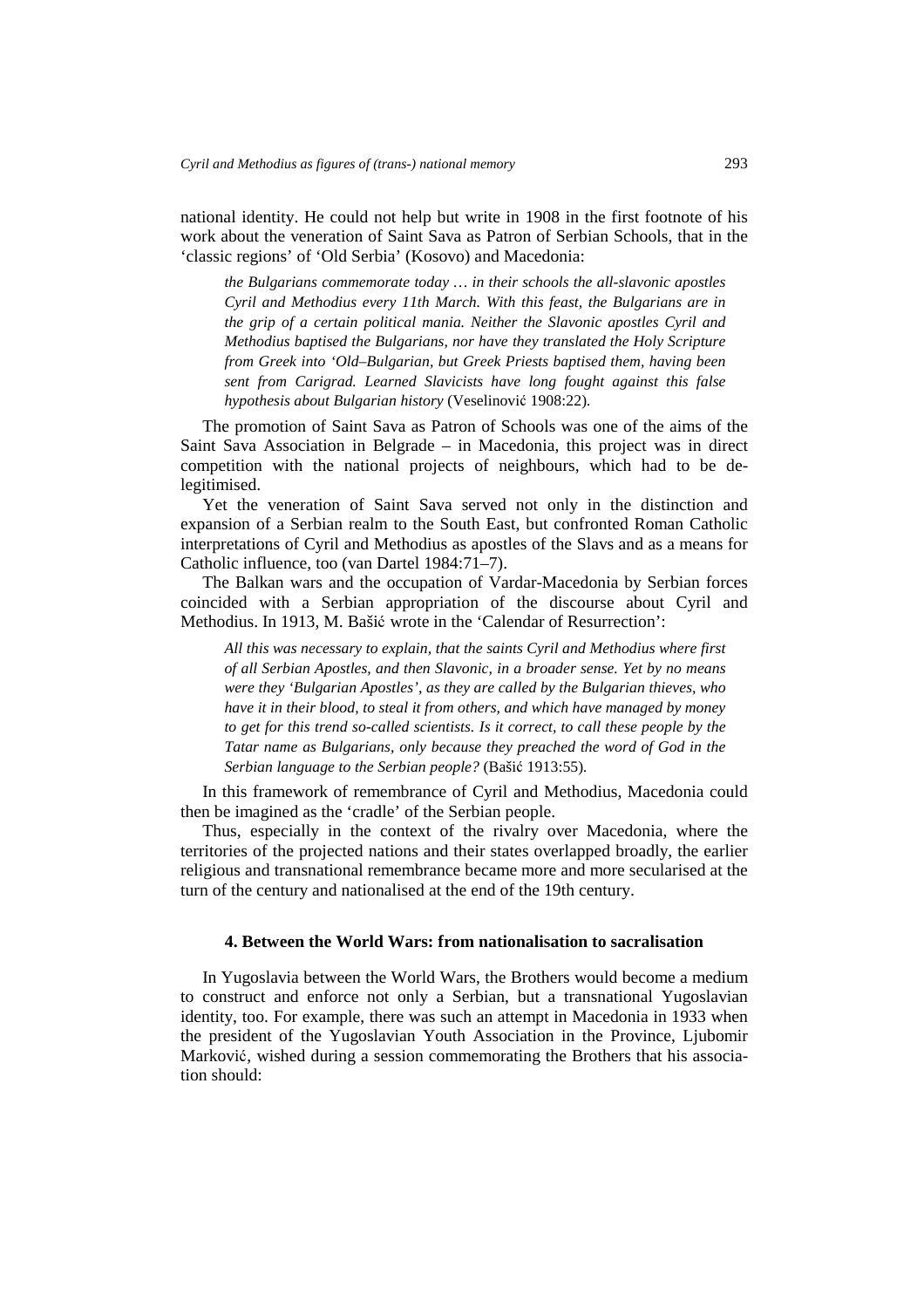*honour the day of the saints in future every year, since Saints Cyril and Methodius are, without doubt, the spiritual Enlighteners of our nation, they have given her the possibility of prolongation of the process of civilisation, giving her the alphabet and the beginning of any science. By this, they made possible not only our cultural development, but that of all Slavdom. That's why we have to give them the first rank among the Enlighteners of the Yugoslavdom, but just behind them is Saint Sava* (Jugoslovenska omladina, 1933, 1)*.* 

Ranking in the third place would be 'in the Catholic part of our people' Strossmayer. Marković continued:

*Going back to the beginning of our presence here in the Balkans, we will see, that we all already then had a peculiarity of Slavic type, but we were torn and divided, we did not have a common clip, binding us strongly and unifying us. Especially here in the South, at the crossing of different cultures, we can call them uncultured [*nekultura*], it has been hard to build up mutual cooperation. This connection and this clip have given us the brothers Cyril and Methodius.* (Jugoslovenska omladina, 1933:1).

These surprisingly openhearted sentences, published in the newspaper 'Vardar', show how deliberately Cyril and Methodius were chosen as a means to further national cohesion. Here, in contrast to older and other contemporary texts, it was no longer their aim to implant an explicitly Serbian identity, but provide a stage for a transnational, Yugoslavian cooperation. There were quite pragmatic attempts to widen the social acceptance of this concept, too – Marković linked the planned commemoration of the brothers with an excursion of the children's organisation of the Sokol Association to Skopje.

Yet this approach was not realised thoroughly, last but not least because the brothers were of much less importance for Serbian and Yugoslavian identity and its promotion in Kosovo, Macedonia and Bosnia-Hercegovina than Saint Sava. In the discourse about him, they could be seen as 'Greeks', and served to distinguish Sava's 'national' achievements (Đorđić 1935:28).

In Bulgaria, Cyril and Methodius were used in the first years after World War I to promote a national narrative toward a strategy to get back the territories lost by Bulgaria with the end of the war. Now the Brothers became part of modern nationalist ideologies – 'broad masses' should be mobilised by their 'ideals' (Sv. Sv. Kiril i Metodi 1921:3). At this time, in the competition over the identity of the population of Macedonia, a Macedonian national discourse became stronger than before. The indication, that Bulgarians were allegedly suppressed in Vardar-Macedonia, was until the end of the 1920s most prominent only in the newspapers of *émigré* Macedonians. But in the 1930s, this became a characteristic of the remembrance of the two brothers in an overall Bulgarian context, too. In the 1930s and 1940s, Cyril and Methodius became an important point of crystallisation of a messianic Bulgarian nationalism and were described as national 'symbols' of Bulgaria and as 'saviours' of the Bulgarian nation (P. 1932:236, Minčev 1940).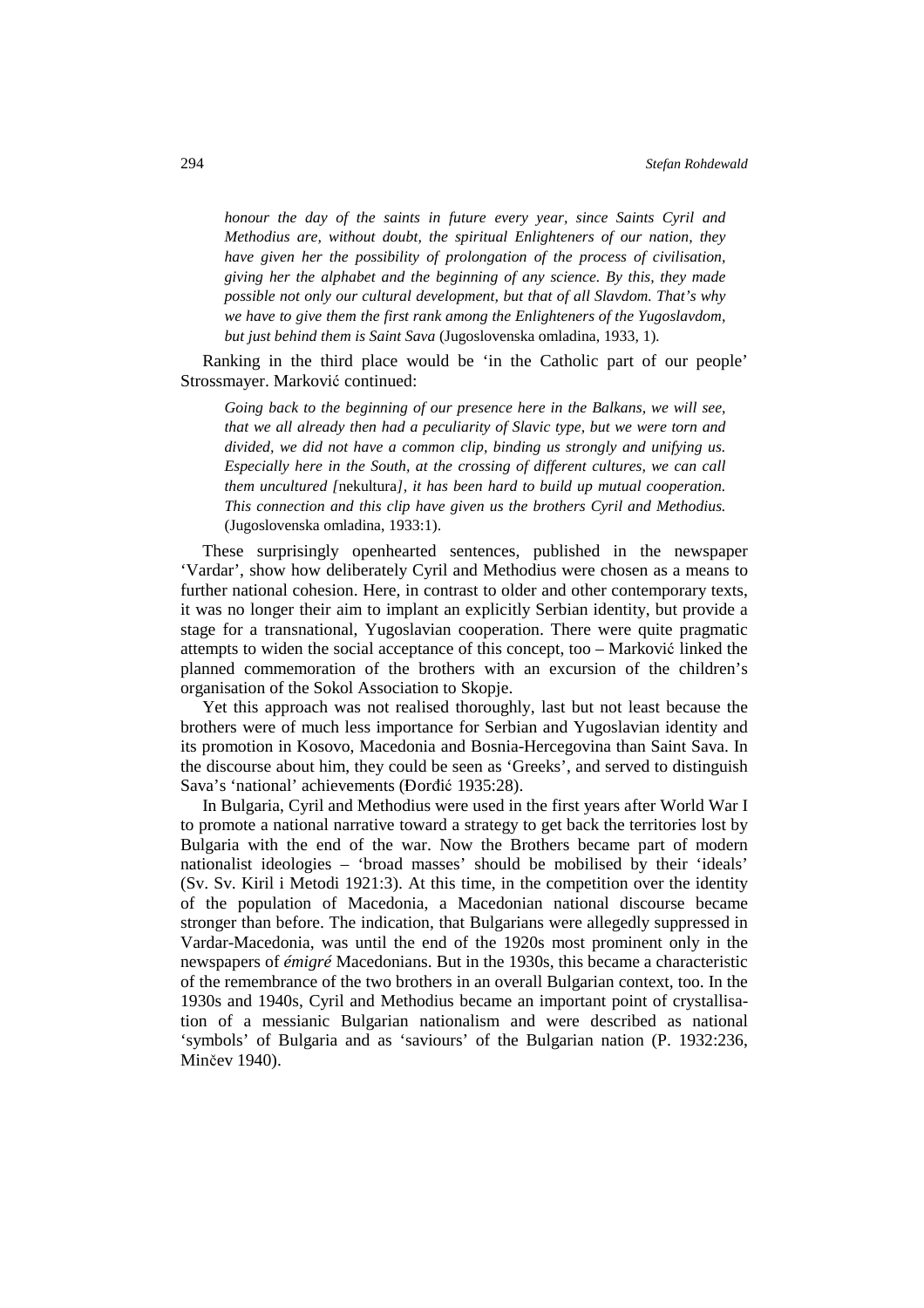For example, in the conception of Bishop Kiril of Plovdiv, the transnational veneration was to be removed by the national imagination of the brother's 'spirit' and by a sacralised national Bulgarian history. He described the Brothers as essence of a sacral nation, which seemed to replace traditional religion:

*the all-Bulgarian soul presents itself through great figures, with deep spirits and beliefs, which conserve her unity [obviously the unity of the Bulgarian soul, S.R.] She [again the soul, S.R.] is bearing the spirit of the holy brothers Cyril and Methodius […] and as long this is as it is, this ghost will vitalise our fate*  (Plovdkivskij 1940:262)*.* 

So, Cyril and Methodius played in Bulgaria a similar role to Saint Sava in the Serbian discourse – all of them were instrumentalised in the sacralisation of each national community. Yet in Bulgaria, the remembrance of Cyril and Methodius was not elaborated to a consolidated national religious ideology such as the 'Svetosavlje' (Buchenau 2006) in Serbia – although the sacralised nationalisation and militarisation of theirs and Kliment of Ohrid's remembrance culminated in the Bulgarian discourse, when they were used to legitimise the occupation of Vardar-Macedonia during World War II.

## **5. Conclusion**

Therefore, Cyril and Methodius became within the framework of national movements important crystallisation points for national identities, although initially their traditional veneration was to a high degree Slavonic, or transnational. National identity was more and more isolated from the transnational context, until reference to other Slavonic peoples served only to demonstrate the historic importance of the mission of their 'own' nation. One can distinguish more or less clearly a *secularisation* of the saints in the 19th century, in the context of historicism and nationalism, while during the 1930s and World War II, they served the *sacralisation* of nationalism.

For this functional change of remembrance of religious figures of memory, the mutual demarcation of the developing national projects from each other was decisive – especially in the conflict over Vardar-Macedonia. The concepts were addressed to the same population of orthodox Slavs in this region from at least two directions. The concepts of the Bulgarians as well as the Serbians correlated implicitly and often explicitly in specific situational contexts. Non-orthodox minorities were mostly not mentioned in the rhetorics of the national elites on utopian ethnic homogenous territorial nation-states, and were thus excluded. The Bulgarian and Serbian conceptions evolved just in this mutual relationship and in competition between neighbours. From a transnational perspective, they have to be analysed as they evolved, as competitive memories, de-legitimising each other, and not as unique and isolated phenomena.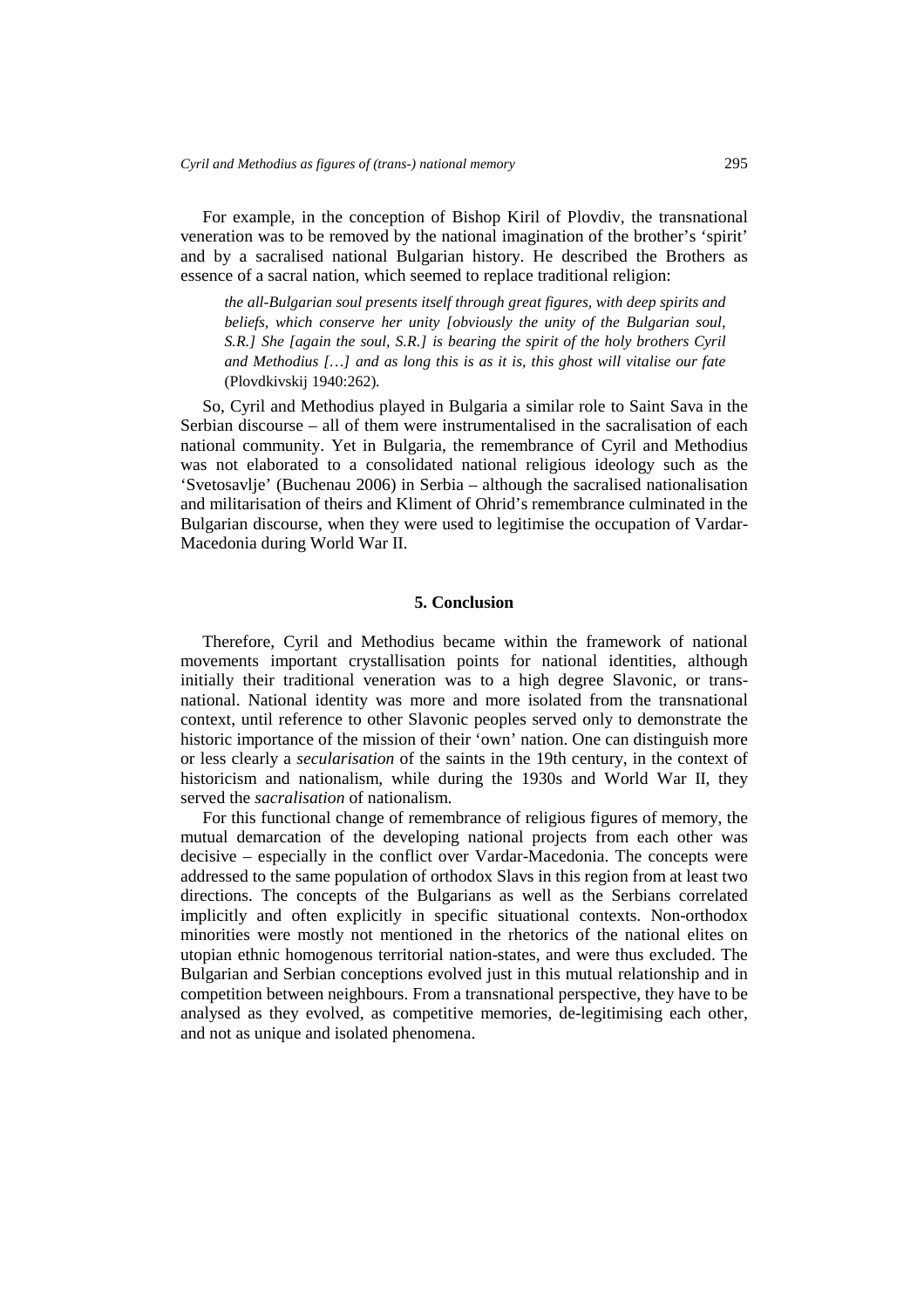Address:

Stefan Rohdewald Lehrstuhl für Neuere und Neueste Geschichte Osteuropas und seiner Kulturen Universität Passau Innstr. 25 DE-94032 Passau Germany Tel.: 0049 851 509 2873 E-mail: Stefan.Rohdewald@uni-passau.de

## **References**

- Aleksov, Bojan (2003) "Nationalism in construction: the Memorial Church of St. Sava on Vračar Hill in Belgrade". *Balkanologie* 7, 2, 47–72.
- Anderson, Benedict (1991) *Imagined communities, reflections on the origin and spread of nationalism.* Rev. ed. London and New York: Verso.
- Angelov, Bonju (1969) *Borba za deloto na Kiril i Metodij*. Sofia.
- Anzulovic, Branimir (1999) Heavenly Serbia. From myth to genocide*.* New York and London: New York University Press.
- Assmann, Jan (1997) *Das kulturelle Gedächtnis. Schrift, Erinnerung und politische Identität in frühen Hochkulturen.* München: Beck.
- Balabanov, Kosta (1988) "Širenjeto na kultot na slovenskite prosvetiteli Kiril i Metodij vo periodot od XIX vek". In *Kirilometodievskiot (staroslovenskiot) period i kirilo-metodievskata tradicija vo Makedonija. Prilozi od Nau*č*niot Sobir Održan po povod 1100-godišninata od Smrtta na Metodij Solunski, Skopje, 1–3 oktomvri 1985 godina*, 213–217. Ed. Blaže Koneski. Skopje.
- Bašić, M[ilivoje?]. "Sveti Ćirilo i Sveti Metodije, srpsko-slovenski apostoli". In *Vaskrsenje. Kalendar za prostu 1914 godinu 1913*, 51–63.
- Brown, Keith (2003) The past in question: modern Macedonia and the uncertainties of nation. Princeton: Princeton University Press.
- Buchenau, Klaus (2006) "Svetosavlje und Pravoslavlje. Nationales und Universales in der serbischen Orthodoxie". *Schulze Wessel* 203–232.
- "Bukurešt, 18. Maija". *Nezavisimost'* 19 May 1873, 35, 273–274.
- <sup>Č</sup>ešmedžiev, Dimo D. (2001) *Kiril i Metodij v b*ă*lgarskata istori*č*eska pamet prez srednite vekove.* Sofia.
- *Denjat na Kiril i Metodij*. Sofia, 1994.
- <sup>Đ</sup>orđić, Petar (1935) "Od Ćirila i Metodija ka svetome Savi". *Svetosavlje* 4, 27–32.
- Drumev, Vasil (1885) "6-j Aprilij 1885 god." In T*isjaštel*ě*tnij spomen na svetite ravnoapostoli Metodija i Kirilla, prosv*ě*titeli slavenski izdadeno po slu*č*aj prazdnuvaneto tisjaštel*ě*tieto ot sm*ă*r'ta na Sv. Metodija 6 april 1885. god. Životat i podvizite na sv. slavjanski prosvetiteli Metodija i Kirila. Osobna priturka k*ă*m XIV knižka ot "Periodi*č*esko Spisanie" i na B*ă*lgarskoto Knižovno Družestvo v Sr*ě*dec*, Part 1, 1-18. Sofia.
- Durković-Jakšić, Ljubomir (1986) *Kult slovenskih apostola* Ć*irila i Metodija kod Srba.* Beograd.
- Eastmond, Antony (2003) "'Local' saints, art and regional identity in the orthodox world after the Fourth Crusade". *Speculum* 78, 707–749.
- Echterhoff, Gerald and Martin Saar, eds. (2002) *Kontexte und Kulturen des Erinnerns. Maurice Halbwachs und das Paradigma des kollektiven Gedächtnisses.* Mit einem Geleitwort von Jan Assman. Konstanz: UVK Verlagsgesellschaft.
- Emmert, Thomas A.(1990) Serbian Golgotha. Kosovo, 1398. New York.
- François, Etienne and Hagen Schulze (2002) "Einleitung". In *Deutsche Erinnerungsorte*. Vol 1, 9–24. E. François und H. Schulze, Hg. München: C. H. Beck.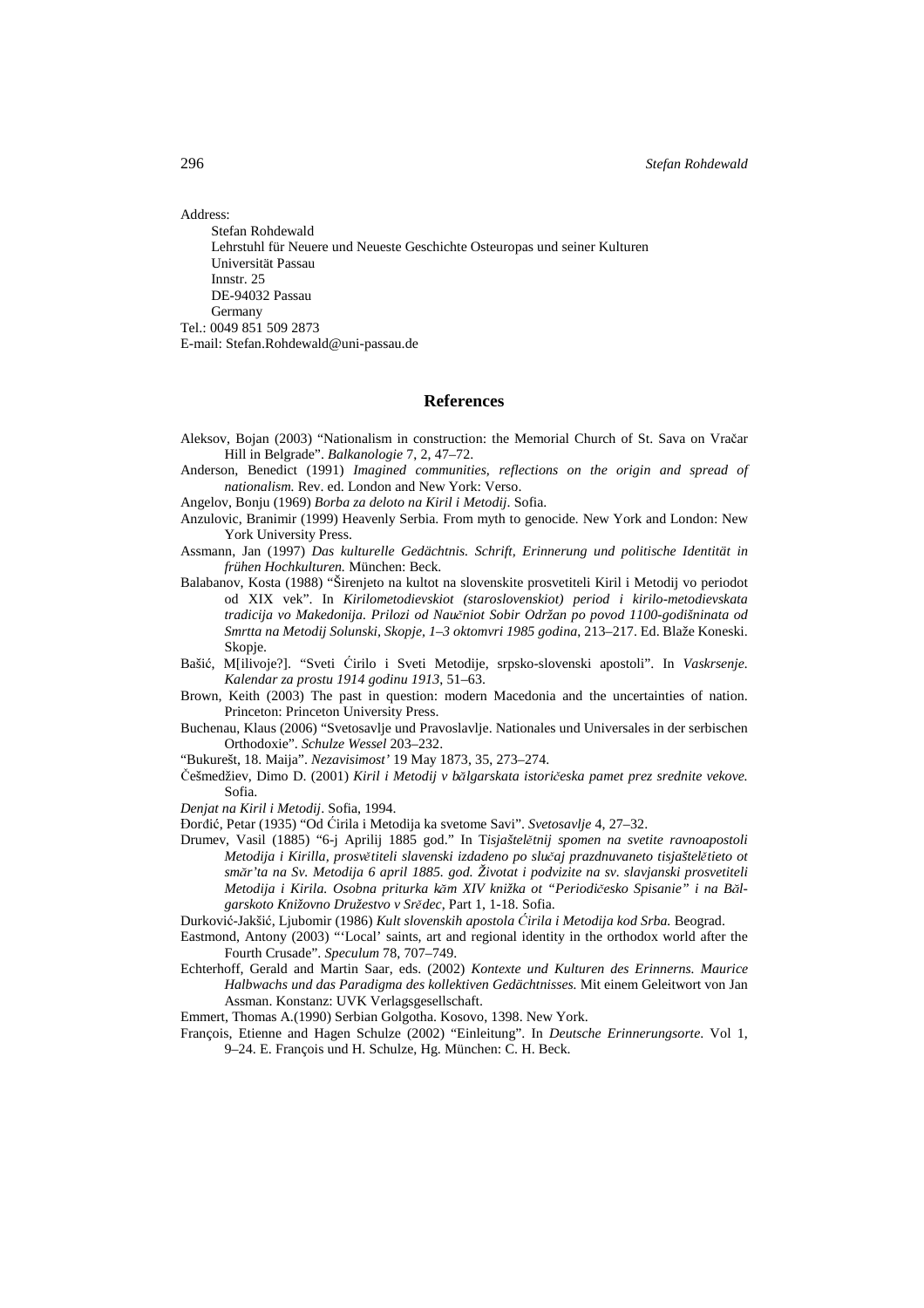- Flacke, Monika, ed. (1998) *Mythen der Nationen. Ein europäisches Panorama.* Berlin: Koehler & Amelang.
- Grivec, František (1927) *Slovanska Apostola Sv. Ciril in Metod.* Ljubljana.
- Hobsbawm, Eric and Terence Ranger (1983) *The invention of tradition.* Cambridge: Cambridge University Press.

*Hiljadugodišnja svetkovina za spomen slavenskich apostola, sv.* Ć*irila i Metodija.* Beograd 1863.

- Jugoslovenska omladina V. B. "Ćirilo i Metodije slava naše omladine". *Vardar* 28 May 1933, 87, 1.
- Kämpfer, Frank (1994) "Herrscher, Stifter, Heiliger. Politische Heiligenkulte bei den orthodoxen Südslaven". *Politik und Heiligenverehrung im Hochmittelalter*, 423-445*.* Jürgen Petersohn, Hg. (Konstanzer Arbeitskreis für Mittelalterliche Geschichte. Vorträge und Forschungen, 42.) Sigmaringen: Thorbecke.
- Lis, Izabela (2004) Ś*wi*ę*ci w kulturze duchowej i ideologii Słowian prawosławnych* ś*redniowieczu (do XV w.),* 39–67. Kraków.
- Maner, Hans-Christian and Martin Schulze-Wessel, eds. (2002) Religion im Nationalstaat zwischen den Weltkriegen 1918–1939. Polen – Tschechoslowakei – Ungarn – Rumänien*.* Stuttgart: Franz Steiner Verlag.

Minčev, Minčo (1940) *Prosv*ě*titelit*ě *Kiril i Metodij. Slavjanob*ă*lgarskit*ě *spasiteli.* Rajkovo.

- Nitsche, Peter (2003) "'Das serbische Golgatha.' Das Kosovo als Gedächtnisort und nationaler Mythos". Gedächtnisorte in Osteuropa. Vergangenheiten auf dem Prüfstand, 139-156. Rudolph Jaworski, Jan Kusber and Ludwig Steindorff, Hg. (Kieler Werkstücke, Reihe F: Beiträge zur osteuropäischen Geschichte, 6.) Frankfurt am Main etc.: Peter Lang.
- Oexle, Otto Gerhard (1995) "Memoria als Kultur". *Memoria als Kultur*, 9-78. Otto Oexle, ed. (Veröffentlichungen des Max-Planck-Instituts für Geschichte, 121.) Göttingen.
- P. (1932)"Prazdnikăt na Slavjanskitě prosvětiteli". *C*ă*rkoven vestnik* 21 May, 21, 236–237.
- Plovdkivskij, Kiril (1940) "Svetitě Bratja". *C*ă*rkoven vestnik* 24 May, 22, 262.
- Polenakoviќ, H. (1963) "Beleški za kirilometodievskoto prašanje kaj Makedoncite vo XIX vek". *Glasnik na Institut za Nacionalna Istorija* 7, 1, 157–180.
- Polyviannyj, Dmitry (1999) "The cults of saints in the political ideology of the Bulgarian Empire". *Fonctions sociales et politiques du culte des saints dans les sociétés de rite grec et latin au Moyen Age et à l'époque moderne*, 401–417. Marek Derwich and Michel Dmitriev, eds. Wrocław.
- Rohdewald, Stefan (2007) "Sava, Ivan von Rila und Kliment von Ohrid. Heilige in nationalen Diensten Serbiens, Bulgariens und Makedoniens". *Samerski* 182–217.
- Samerski, Stefan, Hg. (2007) *Die Renaissance der Nationalpatrone. Erinnerungskulturen in Ostmitteleuropa im 20./21.* Jahrhundert. Köln, Weimar und Wien: Böhlau.
- Schenk, Frithjof B.(2004) *Aleksandr Nevskij. Heiliger Fürst Nationalheld. Eine Erinnerungsfigur im russischen kulturellen Gedächtnis (1263–2000).* (Beiträge zur Geschichte Osteuropas, 36.), Köln, Weimar und Wien: Böhlau.
- Schulze-Wessel, Martin, Hg. (2006) *Nationalisierung der Religion und Sakralisierung der Nation im östlichen Europa.* Stuttgart: Franz Steiner Verlag.
- Simeonova, Gatja (1993) *Problemi na Kirilo-Metodievata Prazni*č*nost*. Sofia.
- Smith, Anthony D. (1999) *Myths and memories of the nation.* Oxford: Oxford University Press.
- Smith, Anthony D. (2003) *Chosen peoples: sacred sources of nationali.* Oxford: Oxford University Press.
- Steigmann-Gall, Richard (2004) "Was national socialism a Political religion or a religious politics?". *Religion und Nation. Nation und Religion. Beiträge zu einer unbewältigten Geschichte*, 386– 408. Michael Geyer und Hartmut Lehmann, Hg. Göttingen: Wallstein Verlag GmbH.
- Stroßmayer, Juraj Josip (1881) *Die Heiligen Cyrill und Method. Autorisierte Uebersetzung aus dem Croatischen.* (Weckstimmen für das katholische Volk, 12, 4.). Wien.
- *Sv. Sv. Kiril i Metodi 24/11 Maj 1921 god.* Ministerstvoto na Narodnoto Prosvěštenie, ed. Sofia, 1921.
- Trajanovski, Aleksandar (1995) "Čestvuvanjeto na tradiciite i kultot na svetite Kliment i Naum Ohridski vo Makedonskiot XIX vek". *Svetite Kliment i Naum Ohridski i pridonesot na*